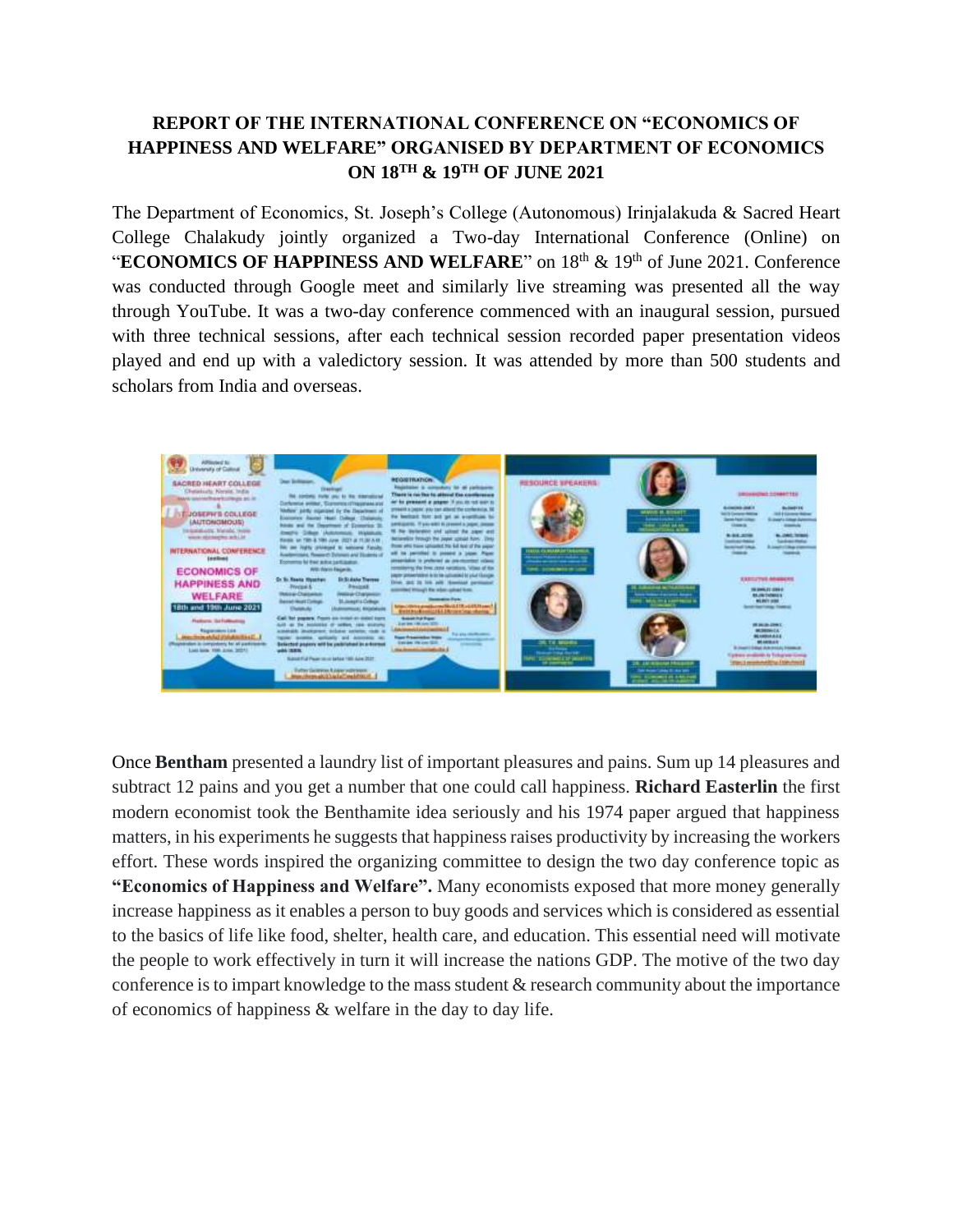| <b>MEET US RESIN</b><br><b>The Chapters along \$1</b><br><b>Links</b><br><b>Concert For Brown of The St.</b><br>THE R. P. LEWIS CO., LANSING, MICH.<br>Think is no illustration of<br><b>Anderson</b><br><b>House</b><br><b>CARDIO M. MAINERS</b><br><b>Industry Avenue</b><br><b>Big Road EN</b><br><b>Subject Contract</b><br><b>ENALT-Control</b><br><b><i><u>Instrument &amp; Lineaux</u></i></b><br><b>Team of Garden</b><br><b>SHOP</b><br><b>R. Design Licence</b><br><b><i><u><u><b>The Adolf</b></u> Terms</u></i></b><br><b><i><u>Standard Andree</u></i></b><br><b>Haraka</b><br>to insure of the<br>Triamplianma III. LAIF-N LAFFA (IT)<br><b><i><u>Statistics Controller</u></i></b><br><b>In Section Corp.</b><br><b>Bank of Bridged Historican</b><br>In it feed to the<br>Col. Continued Agrees (Advant)<br>North Photo Step (Amato)<br><b>Vienport</b><br><b>Wind I had I shop</b><br><b>Manager by a well as Night</b><br><b><i>Co. 1-A HANNAH</i></b><br><b>Chevrolet of Section</b><br><b>Andrew Gallery</b><br>and the Art States<br>IN LANGUAGE TRAINING<br>models Pedelson e Coreano<br>Lake Freeman's Library 18 L Elect<br>Incomediately disposition \$3000.<br><b><i><u>Grand Thomas </u></i></b><br><b><i><u>Grand Andrew Adam</u></i></b><br><b>Buildings Scotland</b><br><b>THE STRAKE</b><br><b><i><u>Statement Australian</u></i></b><br><b>Killed Falankass</b><br>Institute Color: Downer<br><b>Intelligible Economic Lister III &amp; Chef In Girl</b><br>educes from 1978 197919<br><b>Exchange Code</b><br><b>ELECTRONICAL SAVING TORONT</b><br><b>Britannika b</b><br><b>Scient Frank Children</b> Child<br><b>Sender Printer Corp.</b><br><b>To be used it is particular to a discriment</b><br>---<br><b>A PERMIT IN TRAINING</b><br><b>Treasures of Land</b><br><b>Andrew Comment</b><br><b>KASA LIBIRAAR/BY MAARINA</b><br><b><i><u>Delivery</u> Mind and Address</i></b><br><b>Development &amp; Engineering producing</b><br><b>Included</b><br>These additionality, and automotivement<br><b>Grand Thomas</b><br><b>Abdullation</b><br>amento forelage 14.60 -<br>Lingtic day --<br><b>No multipado</b><br><b>Total of History</b><br><b>Branch Friendlings</b> |  |  | <b>DAY A 28 MAINEE</b>                                  |                                 |
|-------------------------------------------------------------------------------------------------------------------------------------------------------------------------------------------------------------------------------------------------------------------------------------------------------------------------------------------------------------------------------------------------------------------------------------------------------------------------------------------------------------------------------------------------------------------------------------------------------------------------------------------------------------------------------------------------------------------------------------------------------------------------------------------------------------------------------------------------------------------------------------------------------------------------------------------------------------------------------------------------------------------------------------------------------------------------------------------------------------------------------------------------------------------------------------------------------------------------------------------------------------------------------------------------------------------------------------------------------------------------------------------------------------------------------------------------------------------------------------------------------------------------------------------------------------------------------------------------------------------------------------------------------------------------------------------------------------------------------------------------------------------------------------------------------------------------------------------------------------------------------------------------------------------------------------------------------------------------------------------------------------------------------------------------------------------------------------------------------------------------------------------------------------------------------------------------------------|--|--|---------------------------------------------------------|---------------------------------|
|                                                                                                                                                                                                                                                                                                                                                                                                                                                                                                                                                                                                                                                                                                                                                                                                                                                                                                                                                                                                                                                                                                                                                                                                                                                                                                                                                                                                                                                                                                                                                                                                                                                                                                                                                                                                                                                                                                                                                                                                                                                                                                                                                                                                             |  |  | Three party is a second line of the U.S. of the U.S. C. |                                 |
|                                                                                                                                                                                                                                                                                                                                                                                                                                                                                                                                                                                                                                                                                                                                                                                                                                                                                                                                                                                                                                                                                                                                                                                                                                                                                                                                                                                                                                                                                                                                                                                                                                                                                                                                                                                                                                                                                                                                                                                                                                                                                                                                                                                                             |  |  |                                                         |                                 |
|                                                                                                                                                                                                                                                                                                                                                                                                                                                                                                                                                                                                                                                                                                                                                                                                                                                                                                                                                                                                                                                                                                                                                                                                                                                                                                                                                                                                                                                                                                                                                                                                                                                                                                                                                                                                                                                                                                                                                                                                                                                                                                                                                                                                             |  |  |                                                         |                                 |
|                                                                                                                                                                                                                                                                                                                                                                                                                                                                                                                                                                                                                                                                                                                                                                                                                                                                                                                                                                                                                                                                                                                                                                                                                                                                                                                                                                                                                                                                                                                                                                                                                                                                                                                                                                                                                                                                                                                                                                                                                                                                                                                                                                                                             |  |  |                                                         |                                 |
|                                                                                                                                                                                                                                                                                                                                                                                                                                                                                                                                                                                                                                                                                                                                                                                                                                                                                                                                                                                                                                                                                                                                                                                                                                                                                                                                                                                                                                                                                                                                                                                                                                                                                                                                                                                                                                                                                                                                                                                                                                                                                                                                                                                                             |  |  |                                                         |                                 |
|                                                                                                                                                                                                                                                                                                                                                                                                                                                                                                                                                                                                                                                                                                                                                                                                                                                                                                                                                                                                                                                                                                                                                                                                                                                                                                                                                                                                                                                                                                                                                                                                                                                                                                                                                                                                                                                                                                                                                                                                                                                                                                                                                                                                             |  |  |                                                         |                                 |
|                                                                                                                                                                                                                                                                                                                                                                                                                                                                                                                                                                                                                                                                                                                                                                                                                                                                                                                                                                                                                                                                                                                                                                                                                                                                                                                                                                                                                                                                                                                                                                                                                                                                                                                                                                                                                                                                                                                                                                                                                                                                                                                                                                                                             |  |  |                                                         |                                 |
|                                                                                                                                                                                                                                                                                                                                                                                                                                                                                                                                                                                                                                                                                                                                                                                                                                                                                                                                                                                                                                                                                                                                                                                                                                                                                                                                                                                                                                                                                                                                                                                                                                                                                                                                                                                                                                                                                                                                                                                                                                                                                                                                                                                                             |  |  |                                                         |                                 |
|                                                                                                                                                                                                                                                                                                                                                                                                                                                                                                                                                                                                                                                                                                                                                                                                                                                                                                                                                                                                                                                                                                                                                                                                                                                                                                                                                                                                                                                                                                                                                                                                                                                                                                                                                                                                                                                                                                                                                                                                                                                                                                                                                                                                             |  |  |                                                         |                                 |
|                                                                                                                                                                                                                                                                                                                                                                                                                                                                                                                                                                                                                                                                                                                                                                                                                                                                                                                                                                                                                                                                                                                                                                                                                                                                                                                                                                                                                                                                                                                                                                                                                                                                                                                                                                                                                                                                                                                                                                                                                                                                                                                                                                                                             |  |  |                                                         |                                 |
|                                                                                                                                                                                                                                                                                                                                                                                                                                                                                                                                                                                                                                                                                                                                                                                                                                                                                                                                                                                                                                                                                                                                                                                                                                                                                                                                                                                                                                                                                                                                                                                                                                                                                                                                                                                                                                                                                                                                                                                                                                                                                                                                                                                                             |  |  |                                                         |                                 |
|                                                                                                                                                                                                                                                                                                                                                                                                                                                                                                                                                                                                                                                                                                                                                                                                                                                                                                                                                                                                                                                                                                                                                                                                                                                                                                                                                                                                                                                                                                                                                                                                                                                                                                                                                                                                                                                                                                                                                                                                                                                                                                                                                                                                             |  |  |                                                         |                                 |
|                                                                                                                                                                                                                                                                                                                                                                                                                                                                                                                                                                                                                                                                                                                                                                                                                                                                                                                                                                                                                                                                                                                                                                                                                                                                                                                                                                                                                                                                                                                                                                                                                                                                                                                                                                                                                                                                                                                                                                                                                                                                                                                                                                                                             |  |  |                                                         |                                 |
|                                                                                                                                                                                                                                                                                                                                                                                                                                                                                                                                                                                                                                                                                                                                                                                                                                                                                                                                                                                                                                                                                                                                                                                                                                                                                                                                                                                                                                                                                                                                                                                                                                                                                                                                                                                                                                                                                                                                                                                                                                                                                                                                                                                                             |  |  |                                                         |                                 |
|                                                                                                                                                                                                                                                                                                                                                                                                                                                                                                                                                                                                                                                                                                                                                                                                                                                                                                                                                                                                                                                                                                                                                                                                                                                                                                                                                                                                                                                                                                                                                                                                                                                                                                                                                                                                                                                                                                                                                                                                                                                                                                                                                                                                             |  |  |                                                         |                                 |
|                                                                                                                                                                                                                                                                                                                                                                                                                                                                                                                                                                                                                                                                                                                                                                                                                                                                                                                                                                                                                                                                                                                                                                                                                                                                                                                                                                                                                                                                                                                                                                                                                                                                                                                                                                                                                                                                                                                                                                                                                                                                                                                                                                                                             |  |  |                                                         |                                 |
|                                                                                                                                                                                                                                                                                                                                                                                                                                                                                                                                                                                                                                                                                                                                                                                                                                                                                                                                                                                                                                                                                                                                                                                                                                                                                                                                                                                                                                                                                                                                                                                                                                                                                                                                                                                                                                                                                                                                                                                                                                                                                                                                                                                                             |  |  |                                                         |                                 |
|                                                                                                                                                                                                                                                                                                                                                                                                                                                                                                                                                                                                                                                                                                                                                                                                                                                                                                                                                                                                                                                                                                                                                                                                                                                                                                                                                                                                                                                                                                                                                                                                                                                                                                                                                                                                                                                                                                                                                                                                                                                                                                                                                                                                             |  |  |                                                         |                                 |
|                                                                                                                                                                                                                                                                                                                                                                                                                                                                                                                                                                                                                                                                                                                                                                                                                                                                                                                                                                                                                                                                                                                                                                                                                                                                                                                                                                                                                                                                                                                                                                                                                                                                                                                                                                                                                                                                                                                                                                                                                                                                                                                                                                                                             |  |  |                                                         |                                 |
|                                                                                                                                                                                                                                                                                                                                                                                                                                                                                                                                                                                                                                                                                                                                                                                                                                                                                                                                                                                                                                                                                                                                                                                                                                                                                                                                                                                                                                                                                                                                                                                                                                                                                                                                                                                                                                                                                                                                                                                                                                                                                                                                                                                                             |  |  |                                                         |                                 |
|                                                                                                                                                                                                                                                                                                                                                                                                                                                                                                                                                                                                                                                                                                                                                                                                                                                                                                                                                                                                                                                                                                                                                                                                                                                                                                                                                                                                                                                                                                                                                                                                                                                                                                                                                                                                                                                                                                                                                                                                                                                                                                                                                                                                             |  |  |                                                         |                                 |
|                                                                                                                                                                                                                                                                                                                                                                                                                                                                                                                                                                                                                                                                                                                                                                                                                                                                                                                                                                                                                                                                                                                                                                                                                                                                                                                                                                                                                                                                                                                                                                                                                                                                                                                                                                                                                                                                                                                                                                                                                                                                                                                                                                                                             |  |  |                                                         |                                 |
|                                                                                                                                                                                                                                                                                                                                                                                                                                                                                                                                                                                                                                                                                                                                                                                                                                                                                                                                                                                                                                                                                                                                                                                                                                                                                                                                                                                                                                                                                                                                                                                                                                                                                                                                                                                                                                                                                                                                                                                                                                                                                                                                                                                                             |  |  |                                                         |                                 |
|                                                                                                                                                                                                                                                                                                                                                                                                                                                                                                                                                                                                                                                                                                                                                                                                                                                                                                                                                                                                                                                                                                                                                                                                                                                                                                                                                                                                                                                                                                                                                                                                                                                                                                                                                                                                                                                                                                                                                                                                                                                                                                                                                                                                             |  |  |                                                         |                                 |
|                                                                                                                                                                                                                                                                                                                                                                                                                                                                                                                                                                                                                                                                                                                                                                                                                                                                                                                                                                                                                                                                                                                                                                                                                                                                                                                                                                                                                                                                                                                                                                                                                                                                                                                                                                                                                                                                                                                                                                                                                                                                                                                                                                                                             |  |  |                                                         |                                 |
|                                                                                                                                                                                                                                                                                                                                                                                                                                                                                                                                                                                                                                                                                                                                                                                                                                                                                                                                                                                                                                                                                                                                                                                                                                                                                                                                                                                                                                                                                                                                                                                                                                                                                                                                                                                                                                                                                                                                                                                                                                                                                                                                                                                                             |  |  |                                                         |                                 |
|                                                                                                                                                                                                                                                                                                                                                                                                                                                                                                                                                                                                                                                                                                                                                                                                                                                                                                                                                                                                                                                                                                                                                                                                                                                                                                                                                                                                                                                                                                                                                                                                                                                                                                                                                                                                                                                                                                                                                                                                                                                                                                                                                                                                             |  |  |                                                         |                                 |
|                                                                                                                                                                                                                                                                                                                                                                                                                                                                                                                                                                                                                                                                                                                                                                                                                                                                                                                                                                                                                                                                                                                                                                                                                                                                                                                                                                                                                                                                                                                                                                                                                                                                                                                                                                                                                                                                                                                                                                                                                                                                                                                                                                                                             |  |  |                                                         |                                 |
|                                                                                                                                                                                                                                                                                                                                                                                                                                                                                                                                                                                                                                                                                                                                                                                                                                                                                                                                                                                                                                                                                                                                                                                                                                                                                                                                                                                                                                                                                                                                                                                                                                                                                                                                                                                                                                                                                                                                                                                                                                                                                                                                                                                                             |  |  |                                                         |                                 |
|                                                                                                                                                                                                                                                                                                                                                                                                                                                                                                                                                                                                                                                                                                                                                                                                                                                                                                                                                                                                                                                                                                                                                                                                                                                                                                                                                                                                                                                                                                                                                                                                                                                                                                                                                                                                                                                                                                                                                                                                                                                                                                                                                                                                             |  |  |                                                         |                                 |
|                                                                                                                                                                                                                                                                                                                                                                                                                                                                                                                                                                                                                                                                                                                                                                                                                                                                                                                                                                                                                                                                                                                                                                                                                                                                                                                                                                                                                                                                                                                                                                                                                                                                                                                                                                                                                                                                                                                                                                                                                                                                                                                                                                                                             |  |  |                                                         |                                 |
|                                                                                                                                                                                                                                                                                                                                                                                                                                                                                                                                                                                                                                                                                                                                                                                                                                                                                                                                                                                                                                                                                                                                                                                                                                                                                                                                                                                                                                                                                                                                                                                                                                                                                                                                                                                                                                                                                                                                                                                                                                                                                                                                                                                                             |  |  |                                                         |                                 |
|                                                                                                                                                                                                                                                                                                                                                                                                                                                                                                                                                                                                                                                                                                                                                                                                                                                                                                                                                                                                                                                                                                                                                                                                                                                                                                                                                                                                                                                                                                                                                                                                                                                                                                                                                                                                                                                                                                                                                                                                                                                                                                                                                                                                             |  |  |                                                         |                                 |
|                                                                                                                                                                                                                                                                                                                                                                                                                                                                                                                                                                                                                                                                                                                                                                                                                                                                                                                                                                                                                                                                                                                                                                                                                                                                                                                                                                                                                                                                                                                                                                                                                                                                                                                                                                                                                                                                                                                                                                                                                                                                                                                                                                                                             |  |  |                                                         |                                 |
|                                                                                                                                                                                                                                                                                                                                                                                                                                                                                                                                                                                                                                                                                                                                                                                                                                                                                                                                                                                                                                                                                                                                                                                                                                                                                                                                                                                                                                                                                                                                                                                                                                                                                                                                                                                                                                                                                                                                                                                                                                                                                                                                                                                                             |  |  |                                                         | <b>SANATIONAL CRUZ CARRIERS</b> |

The two day international conference curtain rose with the invocation by Femina Joy student from St.Joseph's College (Autonomous) Irinjalakuda. Followed by the Inaugural Session begins with a welcome speech of Ms. Daisy P.K Assistant Professor & Head, Department of Economics, St.Joseph's College (Autonomous) Irinjalakuda; she formally welcomed the dignitaries, attendees and participants of the conference. Consecutively Presidential Address given by Dr. Sr.Asha Theres, Principal, St. Joseph's College (Autonomous) Irinjalakuda.



Incessantly Dr. Sr. Reena Ittyachan Principal, Sacred Heart College, Chalakudy who was the Webinar Chairperson has felicitated the two day conference. Inaugural speech on "Economics of Benefits of Happiness" given by Dr. T.K.Mishra Vice Principal & Associate Professor in Commerce Of Ramanujan College, New Delhi. He addressed magnificently in his lecture about our real expectation on the two day international conference topic. Session ends up with a formal vote of thanks by Mr.Nijil Jacobi Webinar Coordinator, Sacred Heart College, Chalakudy.

Technical Session I on Day 1 was chaired by Dr.Shirley Jose IQAC Coordinator & Associate Professor, Sacred Heart College, Chalakudy. In this session an invited lecture delivered by Dr.Subhashini Muthukrishnan Retired Professor of Economics, Bangalore on the topic of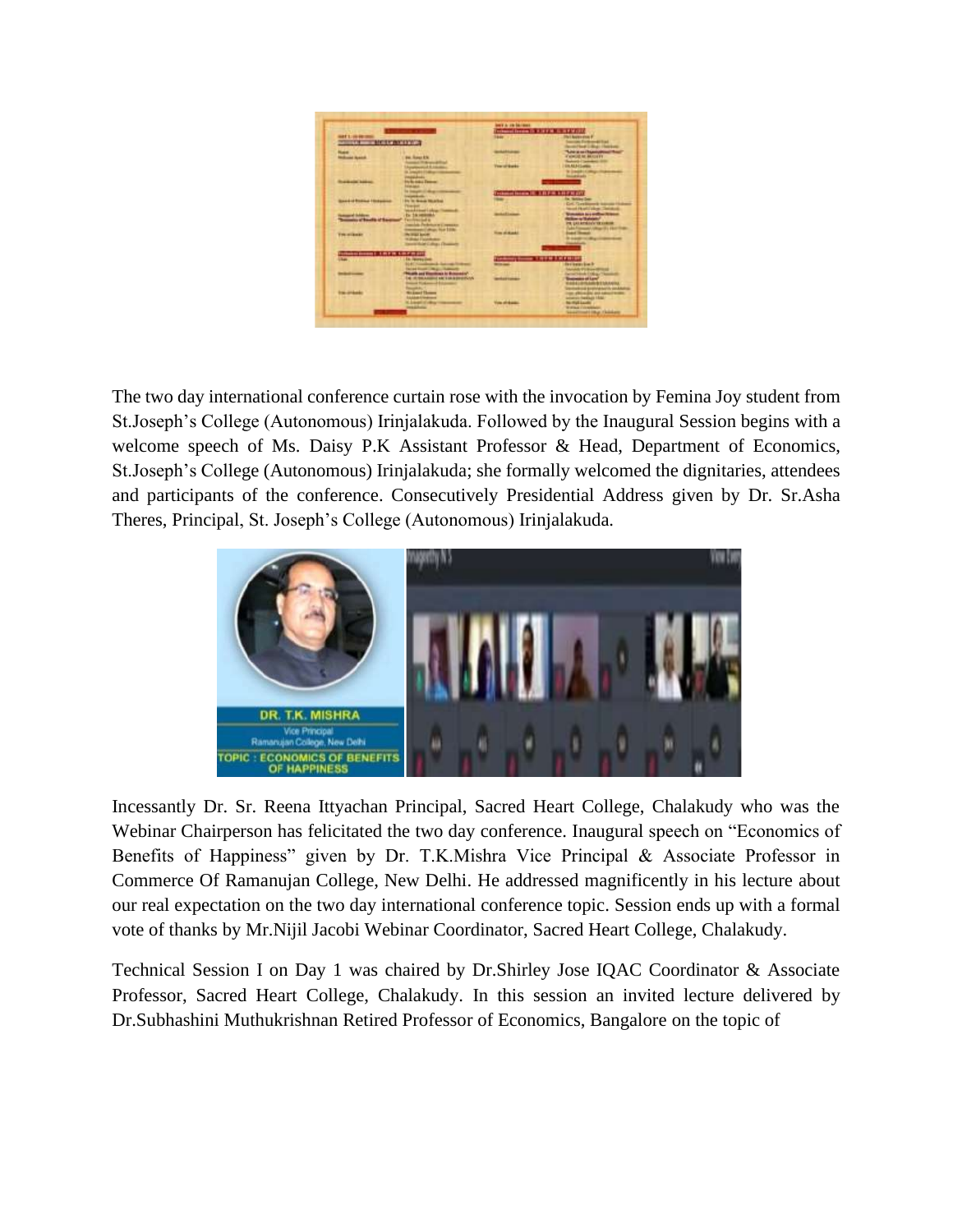

"Wealth and Happiness in Economics" she gave a detailed explanation of the topic from the early stages of economic thought of Mercantilism to the Modern thoughts of happiness and Welfare. At the end of the session time allotted for paper presentation and two participants Krishnapriya a PG student from Government Victoria College Palghat and Rito Agarwal Assistant Professor from Amity University presented their papers. Formal vote of thanks given by Ms.Jomol Thomos Assistant Professor, St.Joseph's College (Autonomous) Irinjalakuda

Technical Session II of Day 2 was chaired by Dr.Chacko Jose P Associate Professor & Head, Sacred Heart College, Chalakudy. In this session an invited sermonizes given by Vangie M. Bogaty a Business Consultant, USA on the topic "Love as an Organizational Norms". She stated that exploitation happened means there will be no team work, all are human beings so



exploitation should be avoided and give importance to humanity in the organizations with this words the session comes to an end with an official vote of thanks by Dr.M.S.Geetha, Faculty, St.Joseph's College (Autonomous) Irinjalakuda.

Technical Session III on Day 2 chaired by Dr. Shirley Jose IQAC Coordinator & Associate Professor, Sacred Heart College, Chalakudy. An Informative Session presented on "Economics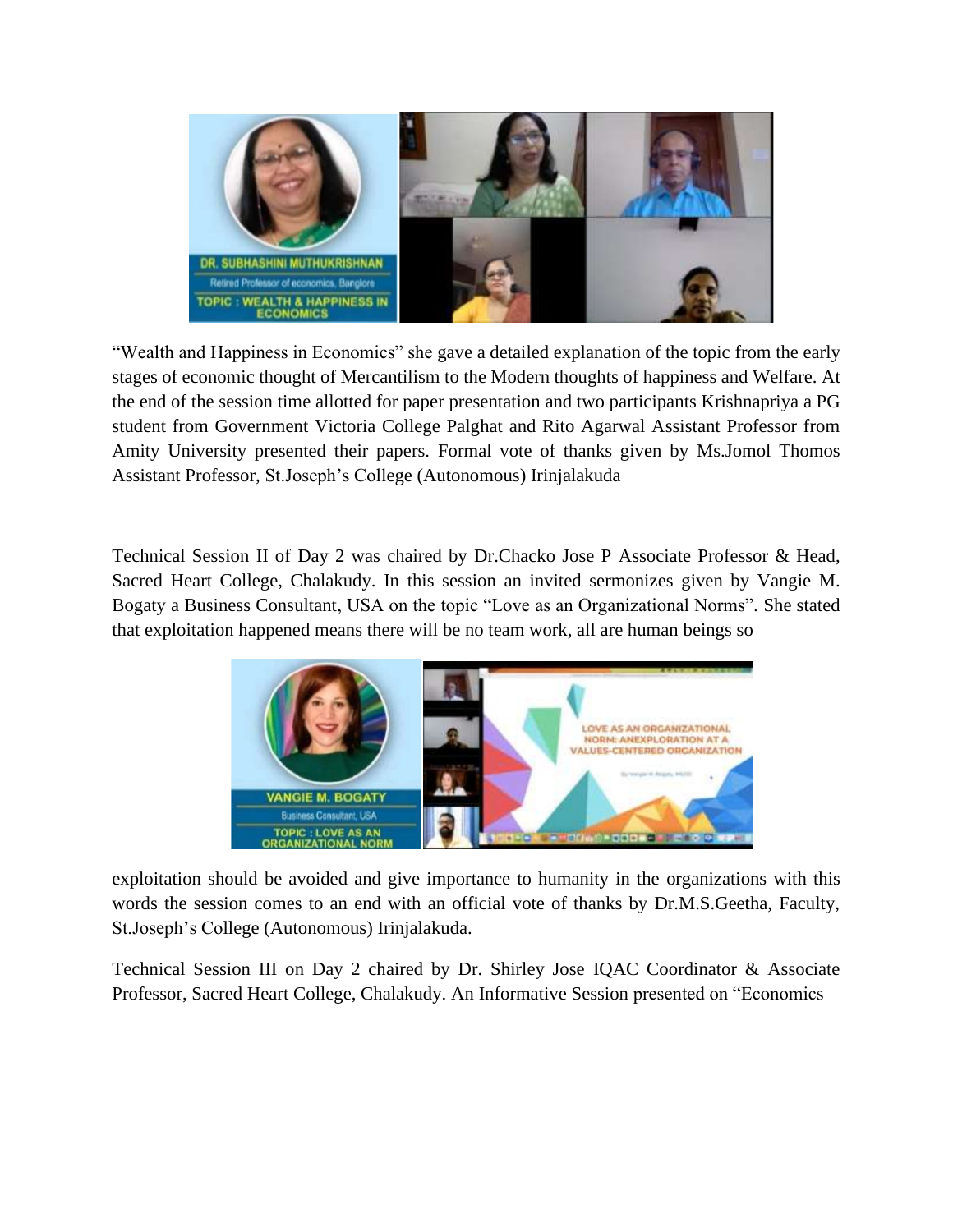

as a welfare Science: Hollow or hubristic" by Dr.Jai Kishan Prasher of Zakir Hussain College (E), New Delhi and session ended up with the vote of thanks of Ms.Jomol Thomas Assistant Professor, St.Joseph's College (Autonomous) Irinjalakuda.

Recorded paper presentation session was conducted after all the Technical Sessions. More than 60 recorded paper presentation videos were played and all of them were appreciated with the presentation certificates.



There was a dynamic question and answer session at the end of each Technical Session and the participants actively participated and commented on the prolific conference which helped them to gain knowledge about the real happiness in life. The participants after filling the feedback forms were provided with participation certificates. The two day conference was moderated by Krishgeethy student from Sacred Heart College, Chalakudy.